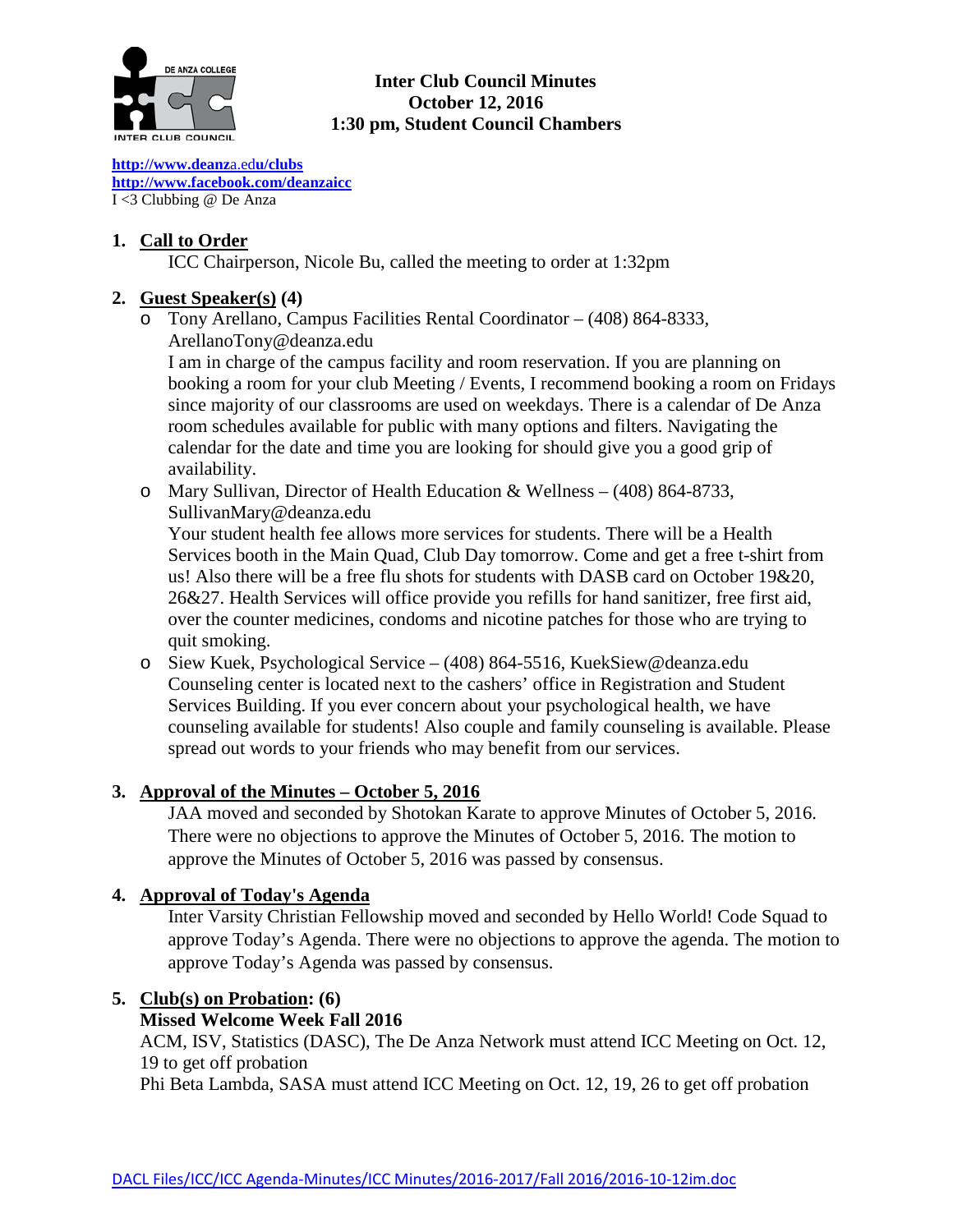#### **6. Club(s) on Trial: (4)**

Chemistry Club, Clean Energy Club, De Anza Improv & Sketch Comedy, De Anza Political Revolution Club

**7. Inactive Club(s): (1)**

Rotaract Club notified La Donna by email.

## **8. Number of Active Clubs: (60)**

## **9. Calendars**

## **9.1 ICC/Club Calendar of Events as of 10/12/16**

 Information is from the Event Planning Request Form (**New Information in Bold**/ \* Money collected)

Oct. 13 Club Day – 11:00 am – 1:00 pm – Main Quad

**Oct. 29 Breast Cancer Walk – 7:00 am – 11:00 am - 352 West St. John Street, San Jose**

## **9.2 DASB Calendar of Events as of 10/12/16**

Information is from the Event Planning Request Form (**New Information in Bold**/ \* Money collected)

Oct. 31 Halloween Event – 11:30 am – 1:00 pm –Main Quad

#### **10. ICC/Club Account Balance Status as of 10/12/16 (New Information in Bold)**

| $(\#41 - 54730)$ | \$7,736.00  |  |
|------------------|-------------|--|
| $(#41-54720)$    | \$2,000.00  |  |
| $(#44-4289)$     | \$5,224.21  |  |
| $(#41-54600)$    | \$11,000.00 |  |
| $(#44-4300)$     | \$7,940.32  |  |
| $(#44-4310)$     | \$10,856.00 |  |
| $(#44-4320)$     | \$2,470.57  |  |
|                  |             |  |

## **11. Business**

## **11.1 Club Day**

ICC Chair of Programs, Tiffany Kam, went over instructions for Club Day. Clubs on Trial will have to share their table with another prospective club. Club will be fined \$25 if club leaves table/chair. Please make sure to check in and out with ICC Officers who will be wearing pink t shirts.

## **11.2 Breast Cancer Walk Oct 29, 2016**

ICC Chair of Programs, Tiffany Kam, went over the Silicon Valley Breast Cancer Awareness Walk. Clubs must sign up by Friday, October 21, 2016 if they wish to participate in the event. Date of the event is October 29, 2016. It starts from 7:00am to 11:00 am. Clubs who participate will be entered in a 1-\$50 drawing. The club who brings the most people will win \$50 for their club.

## **11.3 Club Karaoke Drawing 2@\$50**

A drawing was held for clubs who participated Club Karaoke Fall 2016. Congratulations to 4 Elements Hip Hop and VSA for each winning \$50 to your club accounts!!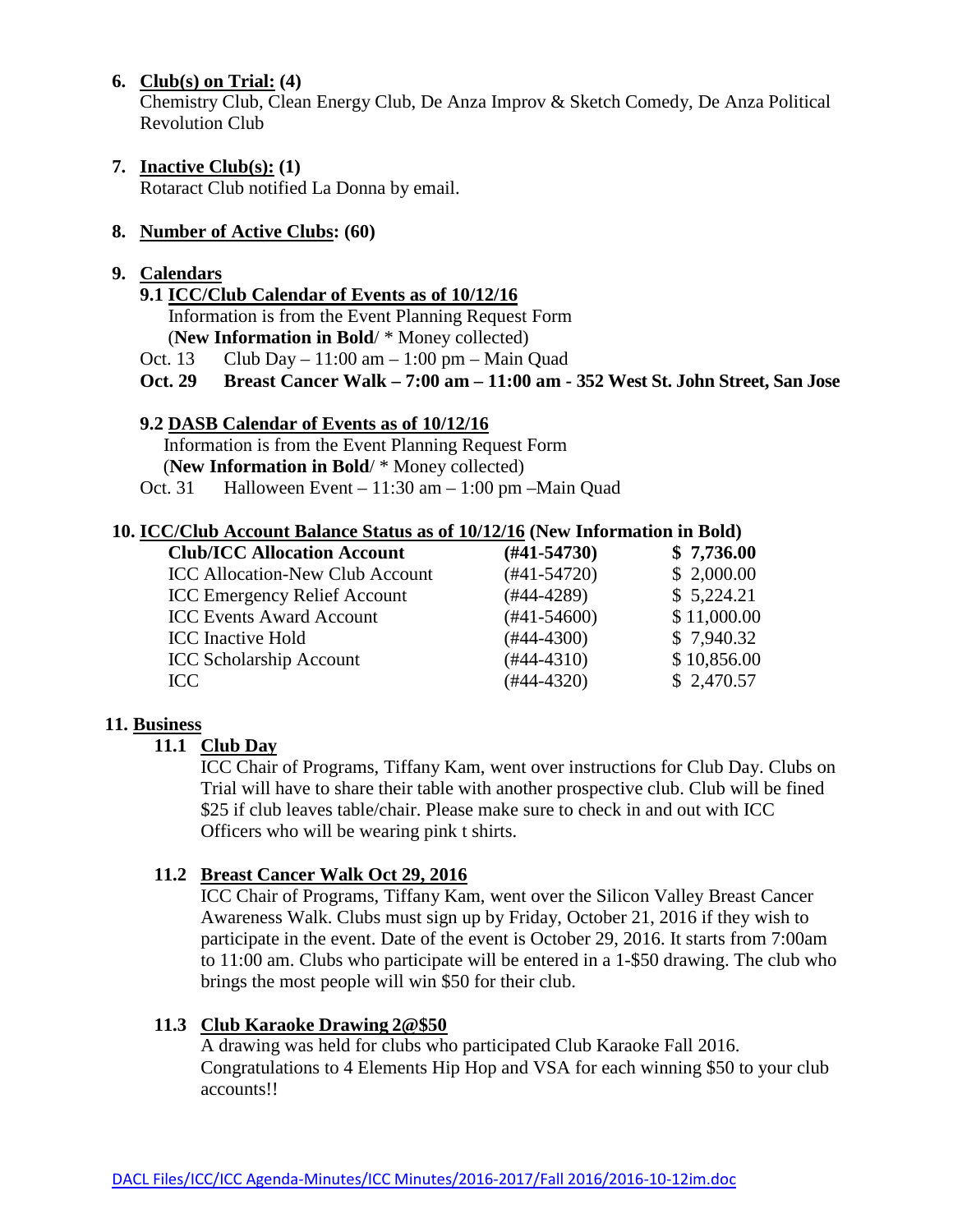# **12. Reports**

- ICC Chairperson: Nicole Bu
	- 1. Join ICC Internship Program.
	- 2. Follow us on Facebook: De Anza Inter club Council.
	- 3. Submit the Room Reservation form ASAP!

ICC Chair of Finance: Uyen Pham

- 1. Please note that if you request money from ICC for your #41 Account, the date printed on the receipts (for reimbursement) must be after the date the budget is approved by ICC Reps
- 2. A club can request up to \$1400 per year.

ICC Chair of Programs: Tiffany Kam

- 1. Thank you for clubs who have participated in the Club Karaoke last Thursday, but still hoping for more clubs will join us for the upcoming Club Karaoke.
- 2. Oct  $13<sup>th</sup>$ , 2016 is our club day! Please sign in for the Club Day Performance Sheet to earn the Awards for your club! There are only 4 more spots available for performances!
- 3. The Concession Bid of November's Flea Market will be held on the Oct  $19<sup>th</sup>$ , 2016. For clubs who is interested, please hand in the concession bid form at the beginning of the next general meeting.
- 4. A charity walk, "Breast Cancer Walk", needs club volunteers to cheer on the walks. It will be held on October 29, 2016 Saturday, at 6:30 am in San Jose. Do grab this chance to earn \$50 for your club!!

ICC Chair of Marketing: Anna Xing

1. If you want to print out the big poster to promote your club, I can help you with that. Come to me after the meeting if you have any questions.

ICC Advisor: La Donna Yumori-Kaku

- 1. Club Meeting Flyers: All club flyers need to have a flyer with the dates/time and location for the Club Glass Display Case. A Club Officer needs to sign the back of the flyer and then give the flyer to an ICC Officer, ICC Secretary, or ICC Advisor to post in the Club Glass Display Case
- 2. Posting Club Event Flyers: All club flyers must have the name of the club on the flyer. Please bring the 10 flyers to the Office of College Life to be stamped for approval no later than Thursday since posting is done on Fridays.
- 3. Helium Balloons: Please use ICC Equipment Form to request use of Helium. Clubs may use the balloons and ribbons that we have instead of buying your own unless you have special colors. Please buy 12"balloon size. There is a limit of 20 Balloons for a Club event. Please bring 2 people to blow up Balloons on M-F between 9:00  $am - 4:15$  pm
- 4. Club Room Hours: The Club Room is open M-TH 7:00AM-9:00PM and F 7:00AM-4:30PM. Use the doors with the electronic lock.
- 5. Club Events: All flyers need to have the following information: Sign language interpretations available upon request; one week notice; contact name/phone #. Flyers to be transferred to an alternative format at least two weeks before event.
- 6. Equipment: Please pick up and return Equipment (PA system, LCD projector etc..) M-F between 9:00 am – 4:00 pm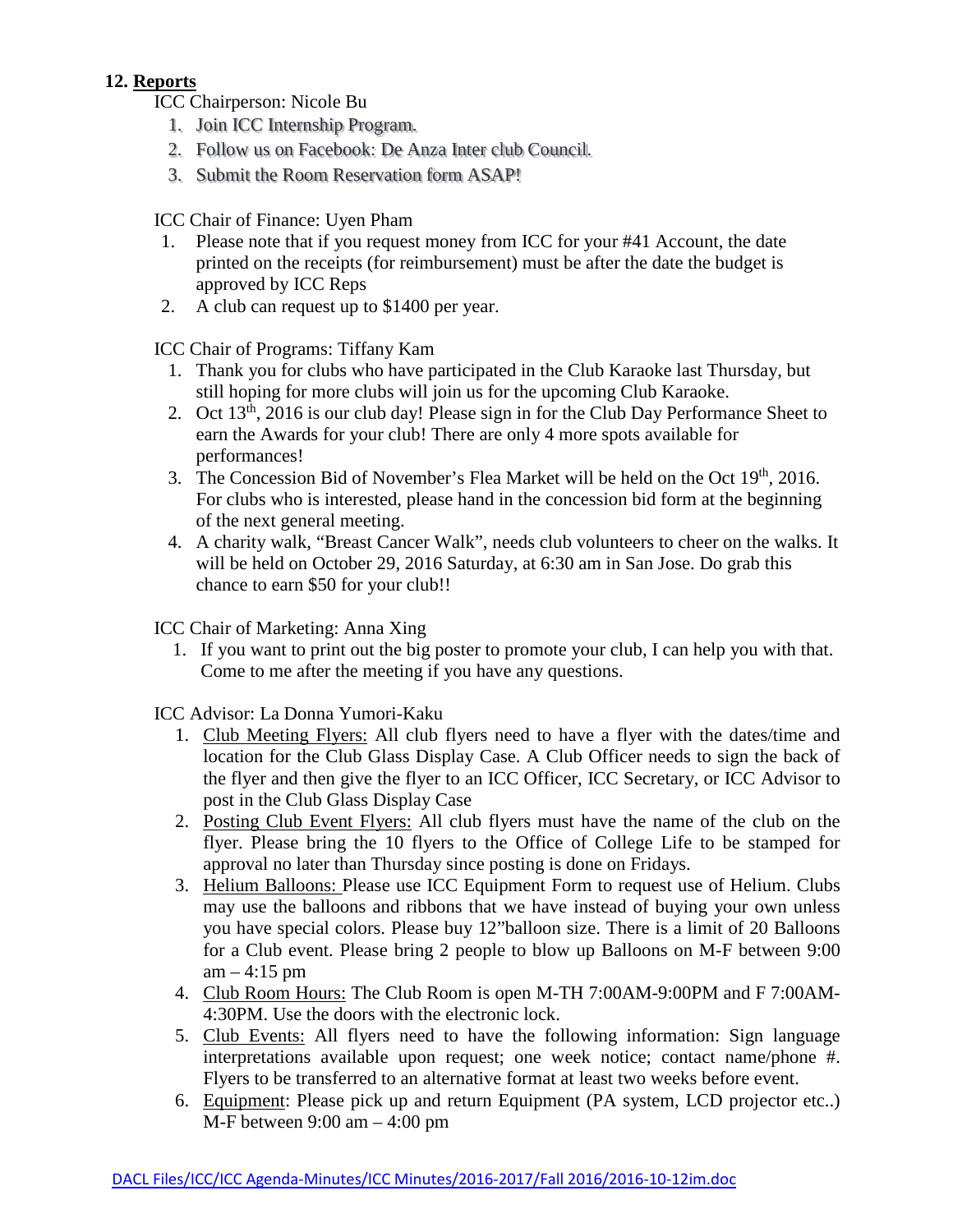# **13. Roll Call**

|                                                                         | <b>Present</b>            | <b>Absent</b> | <b>Probation</b><br><b>Present</b> | <b>Probation</b><br><b>Absent</b> |
|-------------------------------------------------------------------------|---------------------------|---------------|------------------------------------|-----------------------------------|
| <b>4 Elements Hip Hop Club</b>                                          | X                         |               |                                    |                                   |
| <b>Accounting &amp; Finance Club</b>                                    | $\boldsymbol{\mathsf{X}}$ |               |                                    |                                   |
| <b>Anime Club</b>                                                       | $\overline{\mathbf{x}}$   |               |                                    |                                   |
| <b>Asian Pacific American Students for</b><br><b>Leadership (APASL)</b> |                           | X             |                                    |                                   |
| <b>Association of Computing Machinery (ACM)</b>                         |                           |               | X                                  |                                   |
| <b>Auto Technology</b>                                                  | X                         |               |                                    |                                   |
| <b>Badminton Club</b>                                                   | $\boldsymbol{\mathsf{x}}$ |               |                                    |                                   |
| <b>Biology Club</b>                                                     | X                         |               |                                    |                                   |
| <b>Cheer and Dance Team</b>                                             | X                         |               |                                    |                                   |
| <b>Chinese Student &amp; Scholars Association</b>                       | X                         |               |                                    |                                   |
| (CSSA)                                                                  |                           |               |                                    |                                   |
| <b>Circle K</b>                                                         |                           | X             |                                    |                                   |
| <b>Cross Cultural Partners Club (CCPC)</b>                              | X                         |               |                                    |                                   |
| <b>DA Dance Crew</b>                                                    |                           | X             |                                    |                                   |
| <b>DECA</b>                                                             | X                         |               |                                    |                                   |
| <b>Desi Student Association (DSA)</b>                                   | X                         |               |                                    |                                   |
| <b>Developers' Guild</b>                                                | X                         |               |                                    |                                   |
| <b>Engineering Technology Club (ETC)</b>                                | X                         |               |                                    |                                   |
| eSports                                                                 | $\boldsymbol{\mathsf{x}}$ |               |                                    |                                   |
| Ethical International Career Planning                                   | X                         |               |                                    |                                   |
| <b>Explorers' Nest</b>                                                  | $\boldsymbol{\mathsf{X}}$ |               |                                    |                                   |
| <b>Fellowship of Overseas Students (FOS)</b>                            | $\boldsymbol{\mathsf{x}}$ |               |                                    |                                   |
| <b>Go Club</b>                                                          |                           | X             |                                    |                                   |
| <b>Grace Fellowship</b>                                                 | X                         |               |                                    |                                   |
| <b>Green Party</b>                                                      |                           | X             |                                    |                                   |
| <b>Hello World! Code Squad</b>                                          | X                         |               |                                    |                                   |
| <b>Hong Kong Student Association (HKSA)</b>                             | X                         |               |                                    |                                   |
| <b>Inclusability</b>                                                    |                           | X             |                                    |                                   |
| <b>International Student Volunteers (ISV)</b>                           |                           |               | X                                  |                                   |
| InterVarsity Christian Fellowship at De Anza                            | X                         |               |                                    |                                   |
| <b>Iranian Student Association (ISA)</b>                                | $\boldsymbol{\mathsf{x}}$ |               |                                    |                                   |
| Japanese and American Association (JAA)                                 | X                         |               |                                    |                                   |
| <b>Koala Tree</b>                                                       | X                         |               |                                    |                                   |
| <b>Korean Student Association (KSA)</b>                                 | X                         |               |                                    |                                   |
| <b>K-Pop Dance Club</b>                                                 | X                         |               |                                    |                                   |
| Latina/o Empowerment at De Anza (¡LEAD!)                                | X                         |               |                                    |                                   |
| <b>Marketing Club</b>                                                   | X                         |               |                                    |                                   |
| <b>Medical Outreach Association (MOA)</b>                               | X                         |               |                                    |                                   |
| <b>Music Club</b>                                                       |                           | X             |                                    |                                   |
| <b>Outdoor Club</b>                                                     | X                         |               |                                    |                                   |
| Permias Indonesian Student Organization<br>(PISO)                       | X                         |               |                                    |                                   |
| Phi Beta Lambda                                                         |                           |               |                                    | X                                 |
| Photography                                                             | X                         |               |                                    |                                   |
| <b>Physics Club</b>                                                     | X                         |               |                                    |                                   |
| <b>PUSO</b>                                                             | X                         |               |                                    |                                   |
| <b>Saltworks Christian Fellowship</b>                                   |                           | X             |                                    |                                   |